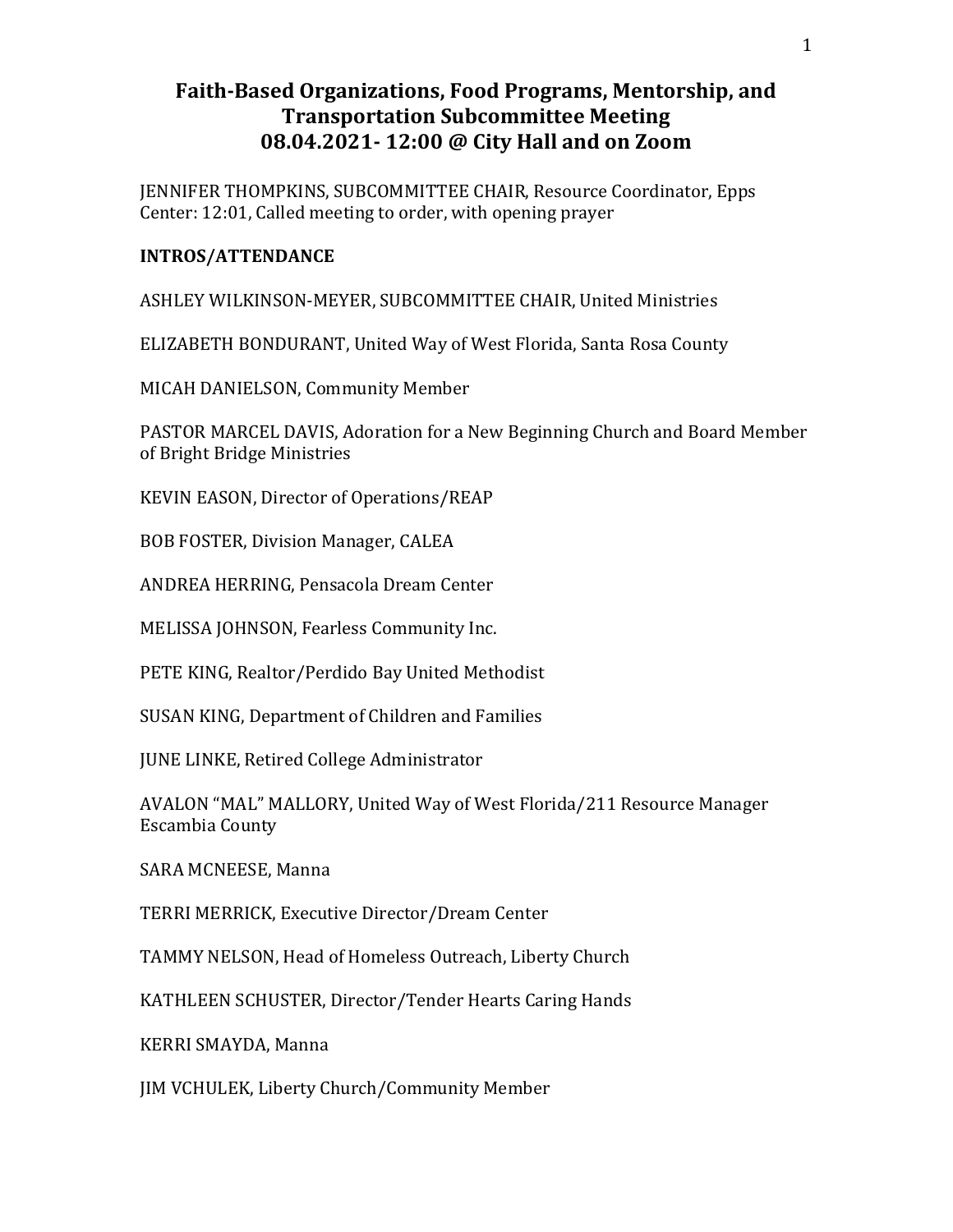RODNEY WILSON, Feeding the Gulf Coast

WALTER ARRINGTON, REAP

CONNIE BOOKMAN, Pathways for Change/Task Force Co-Chair

ALLISON PATTON, Retired Attorney

BRITTANY AUSTIN, Pathways for Change

BLAIR CASTRO, Managing Owner/Shook PR

MAGGIE MCKEAN, Task Force Intern

JOHN JOHNSON, Opening Doors/Task Force Co-Chair

LAWRENCE POWELL, City of Pensacola, City Neighborhoods Administrator

\*\*\*\*\*\*

CONNIE: Please see the agenda for action Items for this subcommittee: 1.) please confirm and update your contact information on the roster and 2.) each person share the name and organization you represent and give any brochures to Blair

Conversation on \$3million to address homelessness:

Connie shared that task force leaders were approached by the Mayor, inviting us to review the ARPA- American Rescue Plan Act guidelines and to share those guidelines with our subcommittees to encourage feedback on ways to implement the infusion of \$3 million set aside by the Mayor and Council to reduce homelessness in our city. Each subcommittee will be discussing ideas and we are setting aside time in each meeting for these conversations, questions, brainstorming (conversation notes follow).

MARCEL: Marcel is on the board of Bright Bridge. Half of their building is in the city, half is in the county. A sprinkler system is needed for this building. Their program also gives rehab, which makes them unique. Bright Bridge wants to also build a new building. They want the city to annex the half of the building needed; it is currently on the agenda via Councilman Delarian Wiggins.

TERRI: Will you be building a facility that houses 3-6 people in a room? The people I speak to aren't usually interested in living like this.

MARCEL: Can't speak to that, it depends on how the building is spec'd out.

CONNIE: We received guidelines on what the \$3 million from the city can be specifically used for, from Amy Lavoy- who met with all the co-chairs. Think about how we leverage this money. Initial thought was "What if we had a one-stop shop?"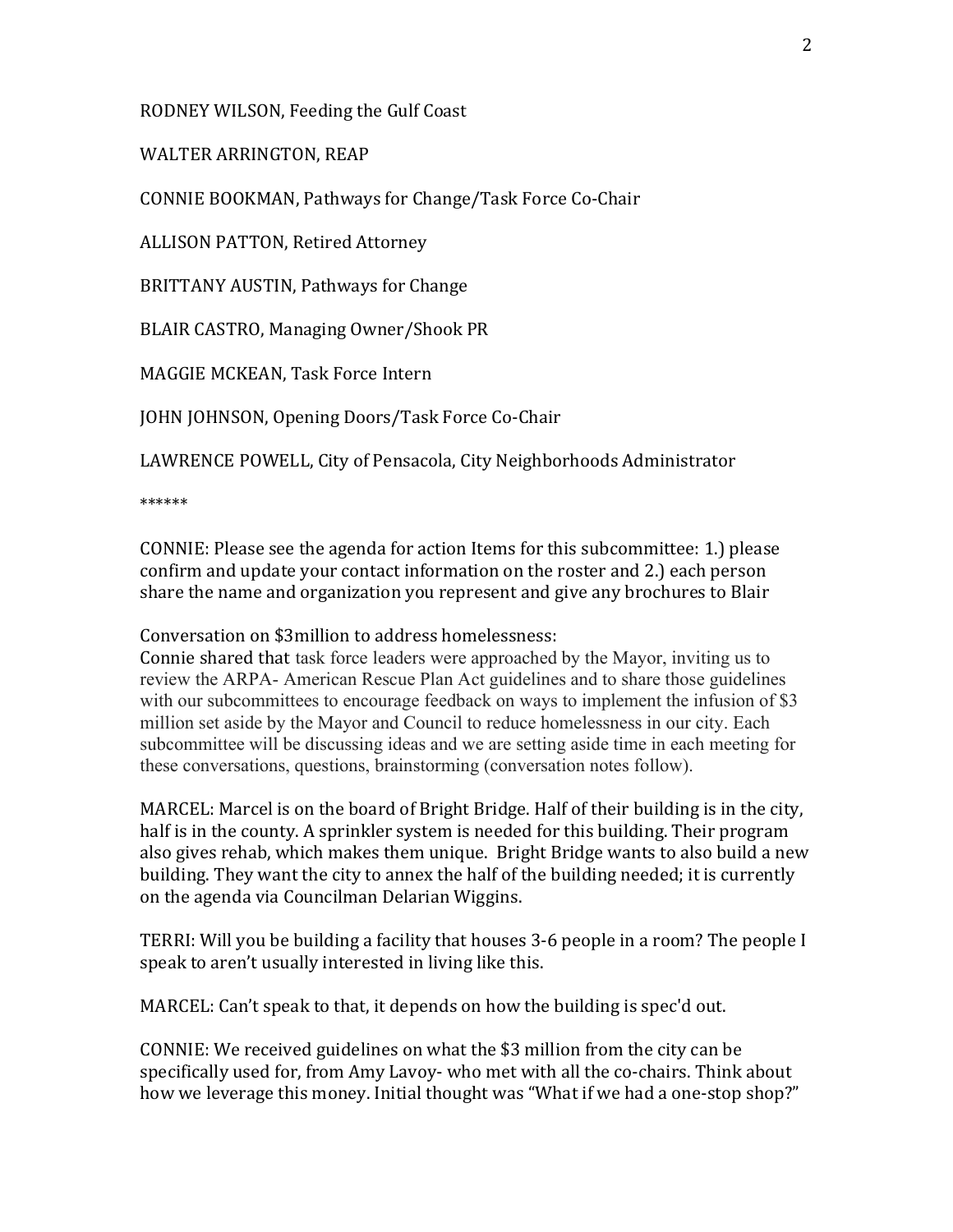similar to a four story hotel with services, counseling, transitional housing, etc. We have until mid-October to really have our thoughts together.

BOB: In the past, I had created a worst-case flow chart to see how people were shuffled through the system and see how nonprofits handled their cases.

JOHN: Co-chairs should focus on the food/mentoring category and collaborating with another.

MARCEL: We should consider engaging Baptist to see if they have some space with their old facility.

CONNIE: I have met with them previously and I do not think it's likely a good solution but appreciate the suggestion.

JENNIFER: You should have received a Google doc for pantries/meals/etc. for food resources.

MAL: Are you creating this document using agency permission when you add people to the list?

TERRI: Dream Center's document was created with permission from the agencies. Terri will add doc information to the Google Spread Sheet.

ASHLEY: No, this is meant to get an idea of what's out there, not specifically meant for public use, only so that we can get an assessment going forward.

## Does Street Survival guide have food resources in it?

MAL: Yes, and if not up-to-date, the most up-to-date files will be on our webpage/database. This is given out to the ALICE population who are at risk and LEOs and School Districts. Go to 211nwfl.org for the digital version.

MyEscambia.com also has a food site map.

Mal noted importance of getting agency permission before publicizing any services She also noted importance of marking where bus stops are located on any maps we develop

Suggested adding a "Last Updated" column to the Food Resource Sheet Blair asked for everyone to be sure to add addresses – she has map software and can develop what we are hoping to create! Yay!

TERRI: We will work on finding out what food initiatives each school has and get back to the committee about this.

ASHLEY: We want to invite people to help us write a simple and intentional prayer to send to different groups/denominations to send out in their e-news/bulletins etc.